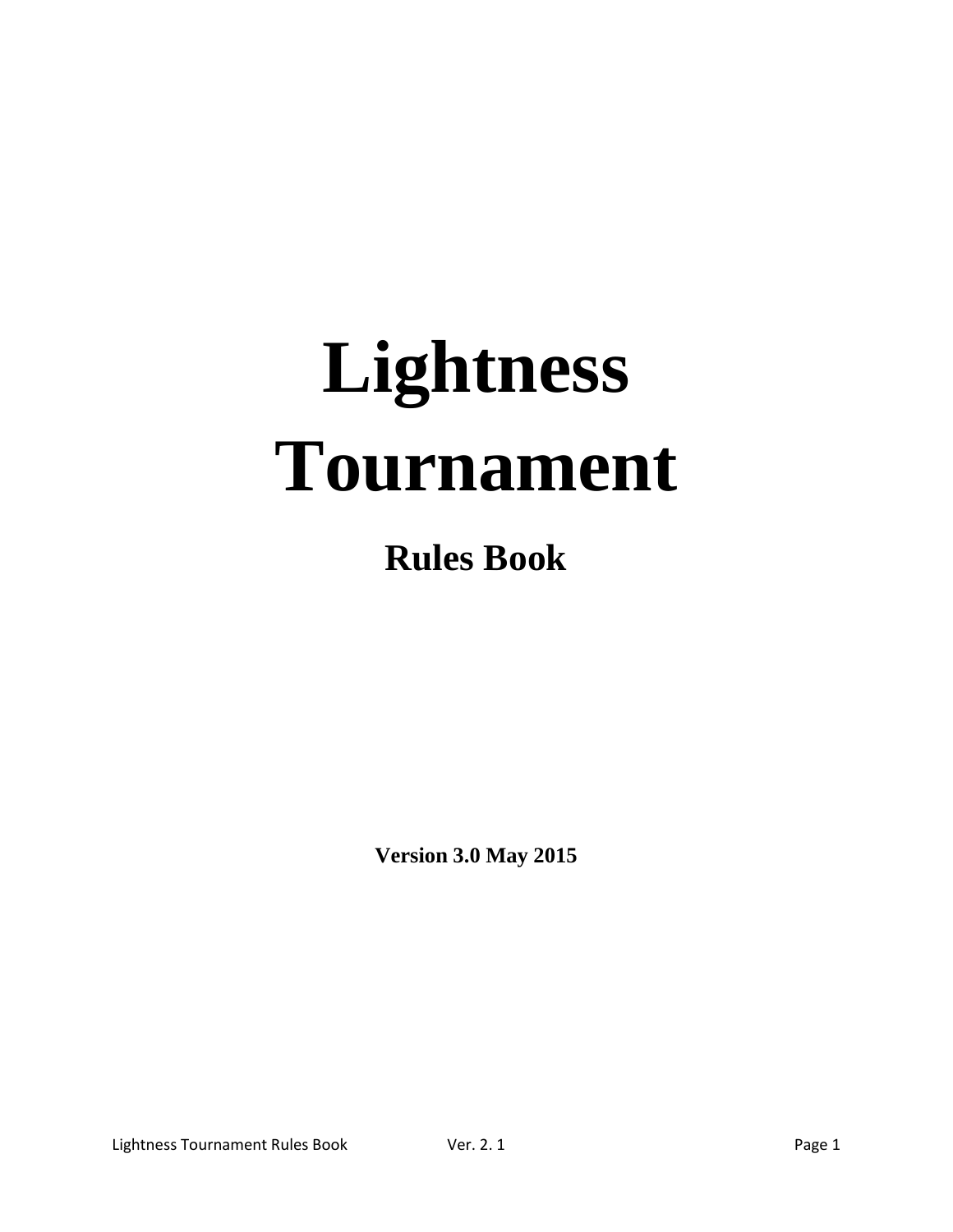# **1.0. Turnout Inspection**

**1.1.** Before the start of the actual class, the participants will be inspected on proper tack and attire. All exhibitors will come into the arena in the direction ordered by the judge. The judge will give a score from 1-10 for the following: 1) cleanliness of horse and tack. Tack cleaned, horse clean and mane/tail appropriate for discipline. 2) Tack and attire are appropriate for discipline the exhibitor has chosen. 3) Tack and attire is appropriate to the tradition and rules of the eligible disciplines according to paragraph 5.1

**1.2.** If tack and attire are not appropriate, the participant will be excused.

**1.3.** During the presentation phase, riders are required to wear respective hats:

1) Alta Escuela with respective hats,

2) Dressage – optional with no hat, hat or helmet,

3) Doma Vaquera with respective hat,

4) Western with respective hat

**1.4**. Any exhibitor who does not enter the arena for the inspection within one minute of the official call shall be disqualified.

**1.5.** The judge(s) may decide at will how much time will be given to a particular exhibitor who may be riding two or more horses which he may also wish to present for inspection.

**1.6.** All the exhibitors will have at least 10 minutes between the inspection phase and the start of the ridden tests.

# **2.0. General Guidelines Regarding Execution of Movements**

**2.1.** No spurs are allowed for any of the tests. A crop or whip is not authorized, however, a twig is allowed if necessary under saddle. For long reining tests, an in hand whip is authorized. The in hand whip is 60-64" long.

**2.2**. For freestyles, the order and placement of each required movement is up to the individual. Any exercise performed, when possible, must be done in both hands (directions).

**2.3.** The announcer will call the exhibitors in the order established at random. After the call bell, the exhibitor shall enter at "A" within one minute of being called.

**2.4.** After entering, the rider shall halt and salute the judge; it shall also be repeated at the end of the test. The salute shall be done at a complete halt with the right hand and taking off the hat for men and with inclined head movement by female exhibitors. All the reins and the twig will be held in the left hand.

**2.5.** If the judge observes any lameness, the exhibitor will be excused.

**2.6.** After each exhibitor's ride, the judge will hand his mark sheet to the show secretary for tabulation. The marks will not be communicated to the participant or the audience, only the comments from the judge and the final result.

**2.7.** Participants may show the same test once or twice. The philosophy of this tournament is that each participant masters each level and upgrades to the next level. This is why participants have a second chance.

In the case of showing the same test a second time, the final evaluation will consist of the average marks of both tests.

Showing the same test a second time is up to the rider.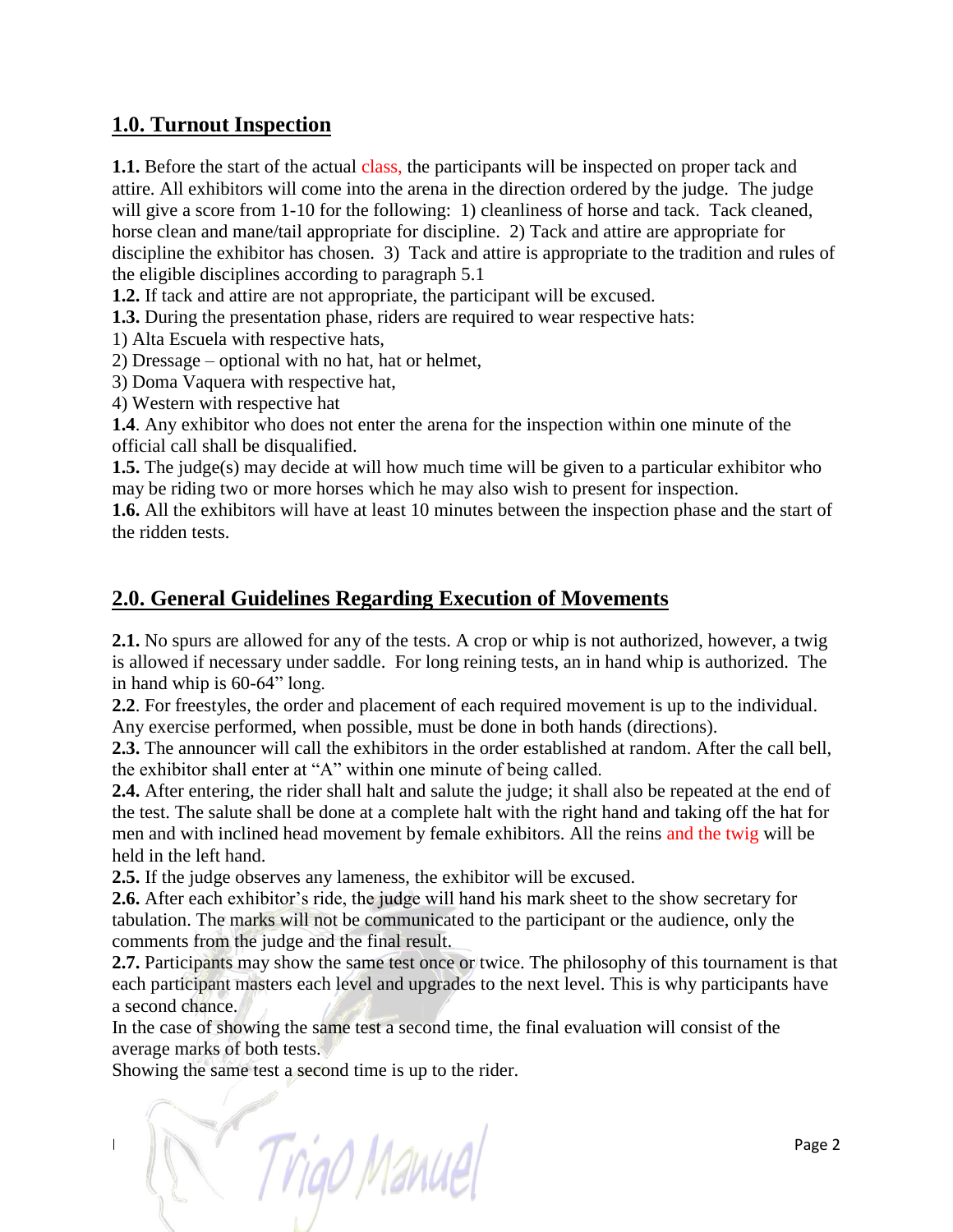**2.8.** In case of a fall involving horse and rider, the exhibitor will not be disqualified. Points will be deducted from the movement during which the fall occurred. The clock will continue running. **2.9.** A horse whose four feet leave the arena at any time during the test will be disqualified.

**2.10.** The test begins from the moment the horse enters at "A" and ends after the final salute or upon exiting the arena, depending on the test. Any occurrence before or after, does not affect the marking. The rider must leave the arena as prescribed on the test sheet.

**2.11.** If the music starts before the rider is in place, then he has 20 seconds in which to appear from the moment it began, and the music should end with the final salute, or upon exiting the arena.

**2.12.** All the exhibitors must provide show management with their recorded music, duly identified, within the time specified by show management or the judge.

**2.13.** Music will be provided for those who do not bring their own.

# **3.0 Judge's Marks**

All the movements and transitions that shall be judged are enumerated on each test sheet, and will be judged on a scale of 0 to 10 with 10 being the highest.

The marking breaks down as follows:

| $0=$ Not performed      | $6=$ Satisfactory         |
|-------------------------|---------------------------|
| $1 =$ Unacceptable      | $7 = \text{Very good}$    |
| $2 = Poor$              | $8 =$ Well done           |
| $3=$ Rather poorly done | $9$ = Excellent           |
| $4=$ Insufficient       | $10=$ Outstanding/Perfect |
| $5 =$ Average           |                           |

Triao Manue

# **3.1. Marking Criteria**

The evaluation of each test is split into 3 sections

# **-The Movements -The Technical Composition -The Artistic Presentation**

Depending on the test, the value of the Movement section is around 2/5, the value of the Technical Composition is around 2/5, and the value of the Artistic Presentation is around 1/5. The Technical Composition is very representative of the philosophy of Riding in Lightness.

# **3.2. Marks for Technical Composition**

The Technical marks are given for the entirety of the composition; each element being evaluated from 0 to 10. The co-efficient will vary, according to the level and is found on each test. The Technical Composition focuses on:

- **1. Gait 1 (Depending on the test: Medium Walk or Collected Walk or Collected Trot)**
- **2. Gait 2 (Depending on the test: Working Trot or Collected Canter or Piaffe)**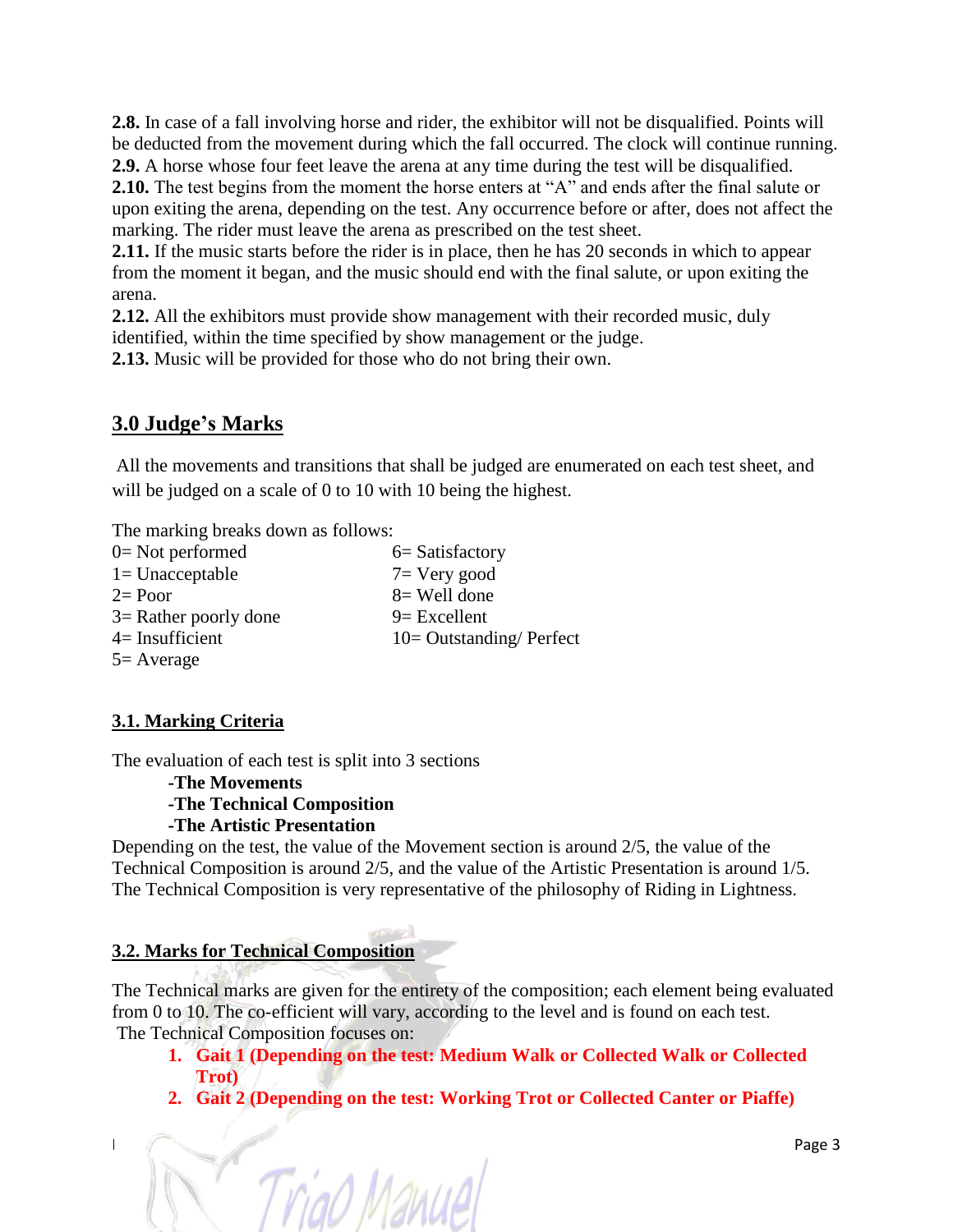- **3. Gait 3 (Depending on the test: Working Canter, Counter-Canter or Passage)**
- **4. Gait 4 (In some tests: Collected Canter)**
- **5. Impulsion and regularity of the horse**
- **6. Submission and enjoyment of the horse**
- **7. Balance and Lightness of the horse**
- **8. Self-carriage**
- **9. Lightness and discretion of the rider's aids**
- **10. Descent of the aids**

# **3.2.1. Details Regarding the Technical Elements**

The judge will give partial notes to each part of a movement set as he/she sees fit and will assign a mark to a particular exercise though it may not equal the exact average of the partial notations. The judge must make certain that all required movements were included in the test and that no additional movements were added, which would result in a sanction of 10 points or disqualification. Sections of walk, trot or canter to connect the requested exercises are not considered as additional movements.

The marks should reward the horse and rider who demonstrate the highest degree of Lightness, impulsion and energetic, willing performance; however a pleasing choreography, for example, will not make up for lack of difficulty or poor execution.

# **3.2.2. Definition of Terms for Technical Composition**

#### **3.2.2.0 Gaits:**

The walk should exhibit life, impulsion, regularity, looseness and spontaneity.

The trot should be free, elastic, cadenced, active and showing suspension.

The canter should be united, light and cadenced. The hindquarters must always remain active and engaged. Response should be to the minimum of aids demonstrating Lightness and spirit. The gaits should be ample, regular and should have frankness.

#### **3.2.2.1. Impulsion and Regularity of the Horse**

The horse should easily demonstrate lively impulsion and elastic articulations free of resistances, offering obedience without hesitation, responding calmly and precisely, showing natural balance and harmony both mental and physical. The judge will mark the willingness to go forward, engagement, cadence and balance.

#### **3.2.2.2. Submission and Enjoyment of the Horse**

Throughout the test, the horse must demonstrate submission including at the halt, should show true engagement and be in the rider's hand, showing an arched neck depending upon its level of training and accepting light contact at all times. The head should remain in a fixed position slightly ahead of the vertical, with the poll as the highest point. Judging of this element will keep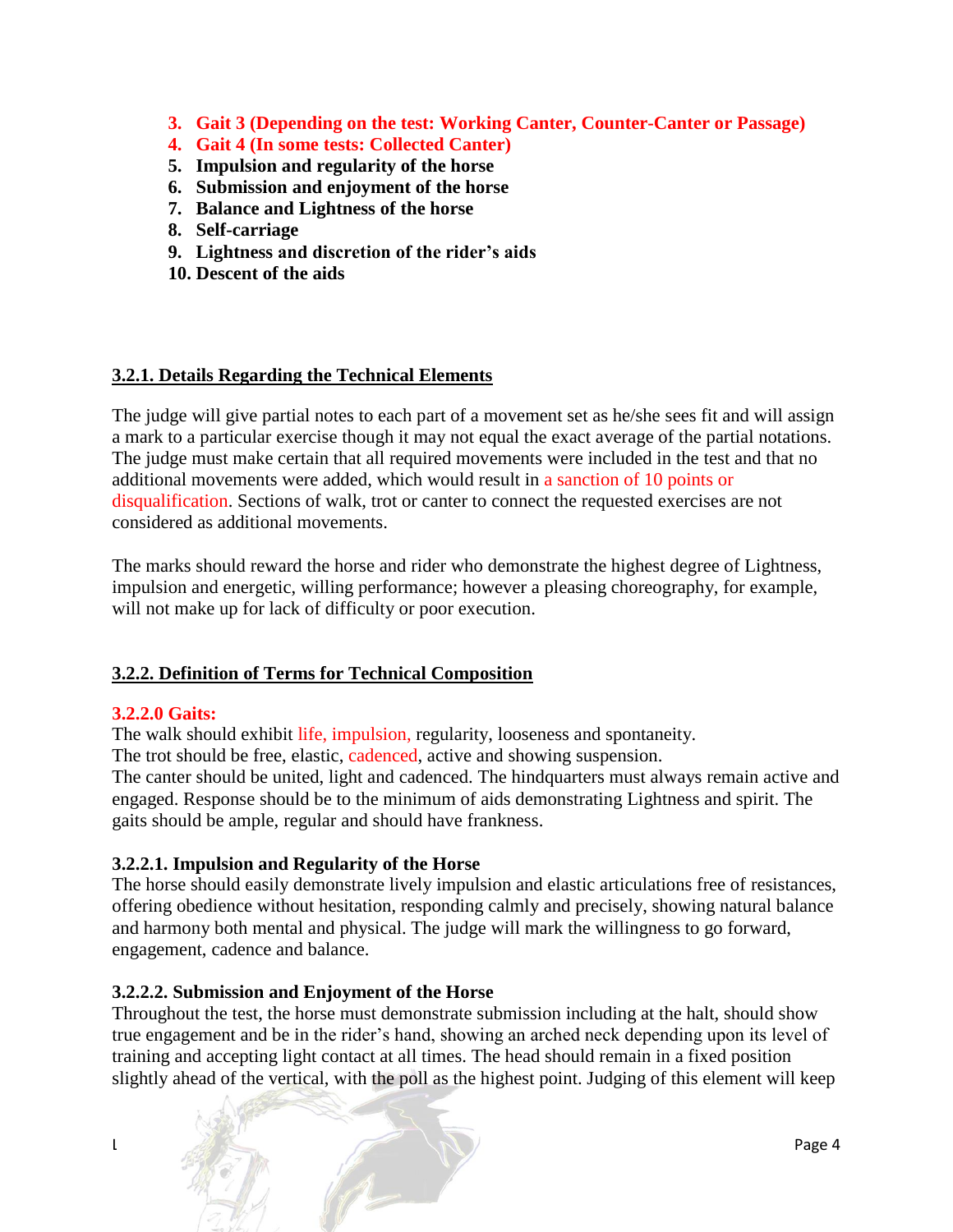in mind the ease, confidence and steadiness which the horse demonstrates while maintaining contact with the hand. Rider and horse have to be a team, and so the horse has to enjoy his work.

# **3.2.2.3. Balance and Lightness of the Horse**

The horse has to show balance and Lightness during the entire test. The horse should not be on the fore-hand, neither the fore-head being behind the vertical nor the poll not being the highest point of the curve of the neck.

#### **3.2.2.4. Self-Carriage**

The horse has to keep the frame of the head-neck by himself, the gait and the impulsion by himself, without the permanent assistance of his rider.

# **3.2.2.5. Lightness and Discretion of the Rider's Aids**

The rider has to show imperceptible aids as much as possible. The audience and judge would like to see the horse doing everything by himself and everything looking effortless.

# **3.2.2.6. Descent of the Aids**

Descent of the aids is one of the goals and proof of Riding in Lightness. The co-efficient of this element will vary, according the level, being low for low level tests, and high for more advanced levels.

Descent of Aids will include descent of all and as many aids as possible, i.e. hands, legs, seat, whip…etc…

# **3.3. Marks for Artistic Presentation**

# **3.3.1. Rhythm, Selection of the Music**

The first element of an artistic impression is visual, meaning that is the first impressions that the entrance of the artist onstage makes, and must be impressive markedly the purity of the horse's gaits which are **underscored by the music**. The adequate rhythm and selection of the music will be appreciated by the judge.

#### **3.3.2. Interpretation of the Music**

The second element of an artistic impression is the visual artistic creation formed by the horse and rider. The way the music is interpreted and dramatized to create calm or expressive and energetic movements, highlighting transitions synchronized with the music, whether collected or extended movements. The interpretation of the music should give a high personalized choreography, demonstrating the personality of the participant and his horse.

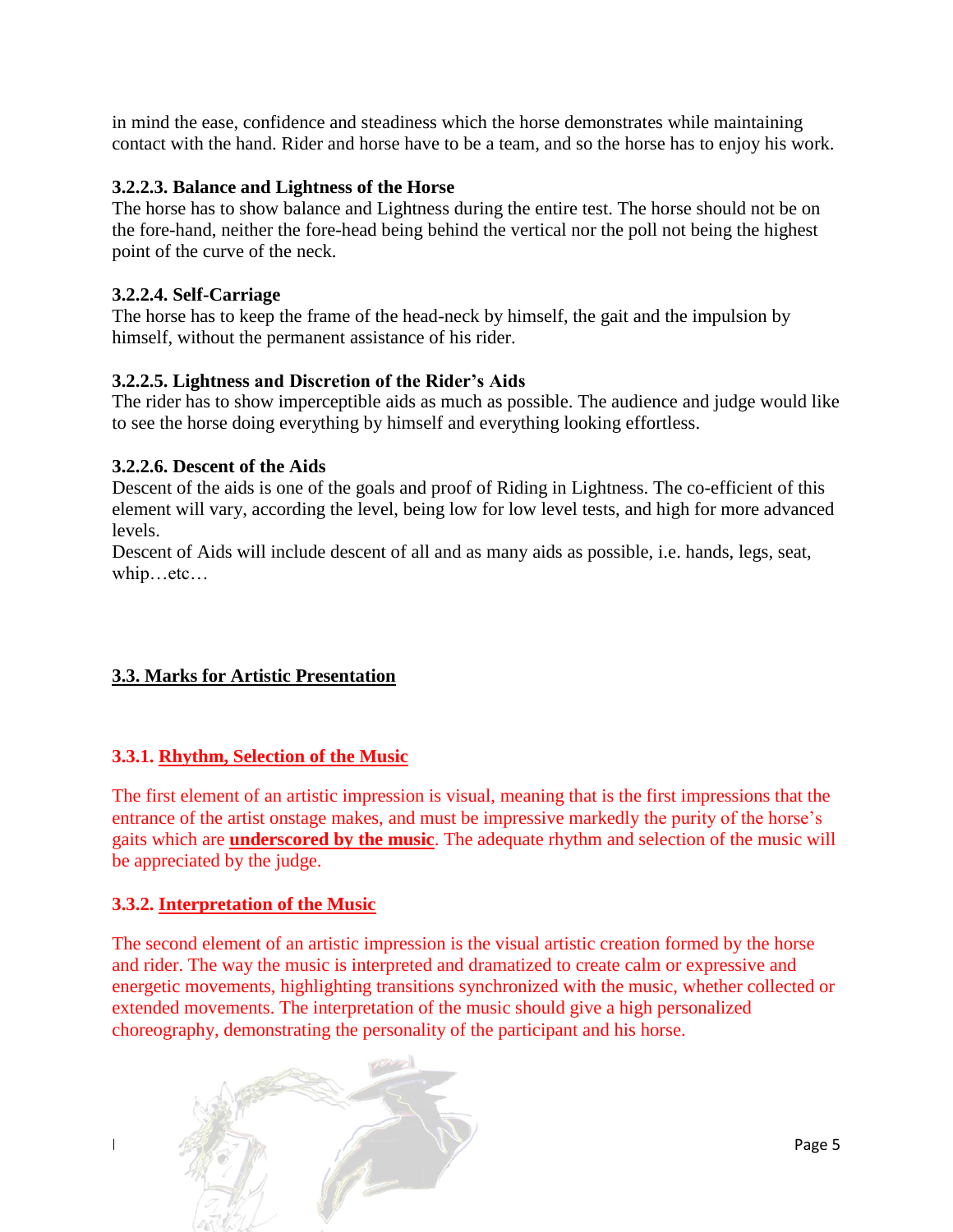# **3.3.3. Choreography, Use of the Arena**

The more fluid and nice the choreography, the better mark. This includes the splitting and use of the arena, highlighting the most difficult exercises and performing their choreography in the place where the judge and audience can easily appreciate them.

# **3.3.4. Degree of difficulty**

Degree of difficulty: How the exercises are connected, and their transitions, will be taken into consideration by the judge.

# **3.3.5. Harmony and Grace Between the Rider and the Horse**

The rider must demonstrate an ease of communication of the aids. His ability to execute all the movements with grace and fluidity throughout the sections of the test will be noted. A rider who attempts advanced movements, must realize that the quality of the movement and its artistic impression will both be judged, thus penalizing poor execution of a difficult movement. Advice: Better to do an impeccable test at the correct level than attempt advanced movements for which neither horse nor rider are totally prepared. Two competitors at the same level of difficulty may have two artistic marks that vary dramatically. A poorly executed movement scoring 4 will never acquire a mark above 5 in artistic merit. The artistic merit marks must reflect the harmony or lack thereof between horse and rider, and creativity and flair.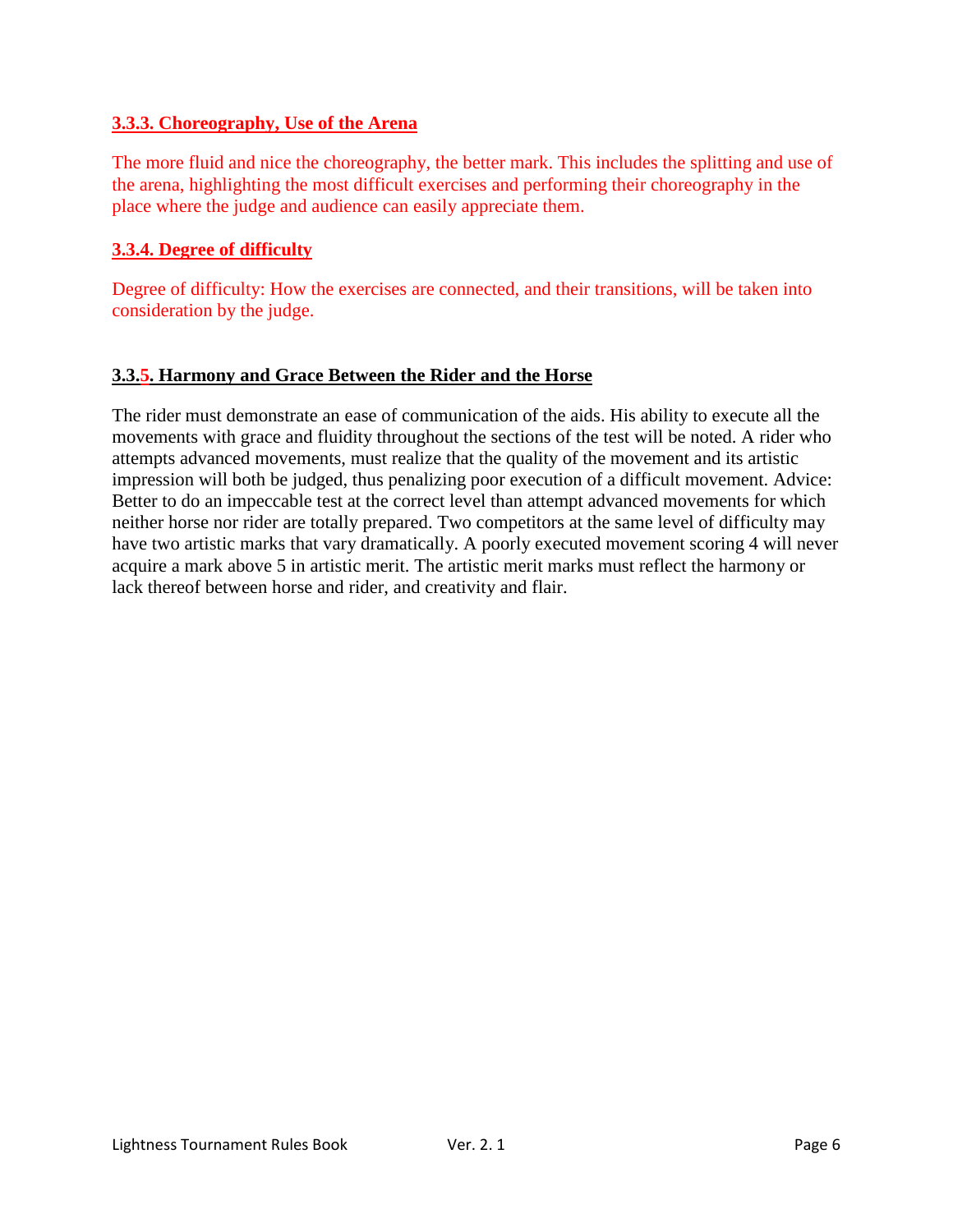# **3.4. Time limits**

The time allowed for each test will be indicated on the outline sheet for each level and its tests. In any case, the announcer will call out a two-minute-to-go signal indicating that time remaining during each test. When time runs out, a bell will go off signaling the rider to leave the ring. From that moment on, no movement will be scored although the music selection will continue for each rider until the rider completes the final halt and salute to the judge.

# **4.0. Approbation of the Tests**

**4.1** Participants may show the same test once or twice. The philosophy of this tournament is that each participant masters each level and upgrades to the next level. This is why participants have a second chance.

In the case of showing the same test a second time, the final evaluation will consist of the average marks of both tests.

Showing the same test a second time is up to the rider.

**4.2.** The marks will not be communicated either to the participants or the audience. The only communication that will be shared is if the entrant has mastered, mastered with brilliance or not mastered the test.

**4.3.** The participant will receive a copy of the evaluation sheet. This copy will not reveal marks of the movements or the grand total. However, the rider will be able to see the marks of the technical composition and the artistic presentation as well as the judge's comments.

**4.4.** The judge will consider the test mastered when the global mark is 70% or higher.

**4.5.** A special mention of "Mastered with Brilliance" will be added to the master when the global mark of the test is 80% or higher.

**4.6.** A level under saddle will be considered Mastered when the test A and the test B of the same level have been Mastered or Mastered with Brilliance.

**4.7.** The participant needs to have Mastered or Mastered with Brilliance the test A to be allowed to show the test B of any level.

**4.8.** A level Pied-a-Terre will be considered Mastered when the test of the same level has been Mastered or Mastered with Brilliance.

# **5.0. Tack and Attire**

# **5.1. Eligible Disciplines**

The Lightness Tournament is open to any horse and rider from any discipline. However, the tack and attires for showing will be limited to the disciplines of: Alta Escuela, Dressage, Doma Vaquera and Western Reining and will follow their respective rules.

# **5.1.1. Alta Escuela**

 $Reference \rightarrow Alta$  Escuela Rules—PRE Foundation [http://www.prehorse.org/assets/horse\\_shows/AltaEscuelaRules\\_EN.pdf](http://www.prehorse.org/assets/horse_shows/AltaEscuelaRules_EN.pdf)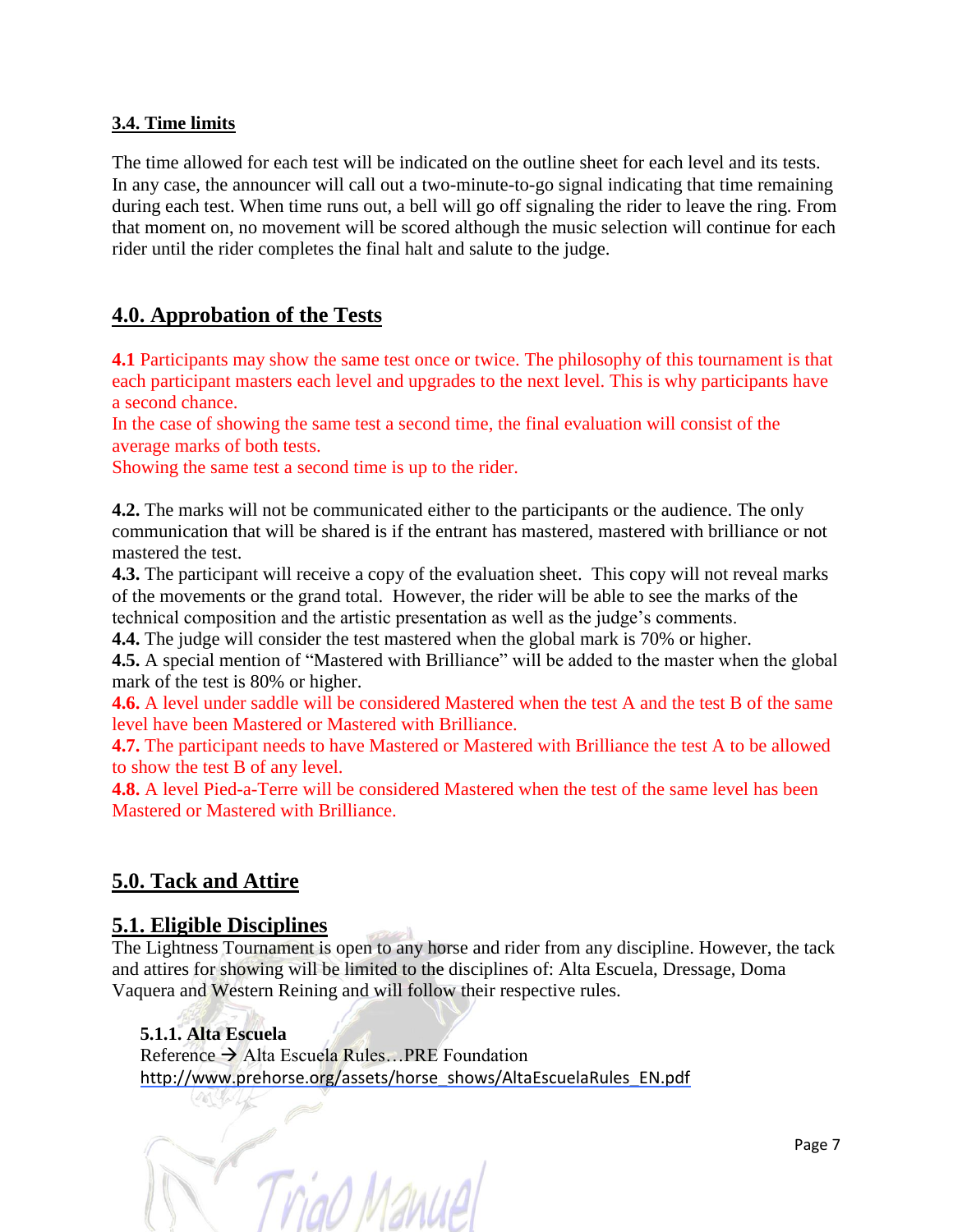**5.1.2. Dressage**

 $Reference \rightarrow F.E.I$ <http://www.fei.org/fei/regulations/dressage>and [http://www.fei.org/sites/default/files/file/DISCIPLINES/DRESSAGE/Rules/RULES\\_DRESSAGE](http://www.fei.org/sites/default/files/file/DISCIPLINES/DRESSAGE/Rules/RULES_DRESSAGE_2011_BLACK-VERSION_web.pdf) 2011\_BLACK-VERSION\_web.pdf

# **5.1.3. Doma Vaquera**

 $Reference \rightarrow Real Federation Hípica Española/ Regularento para los Concursos de Doma$ Vaquera <http://www.rfhe.com/wp-content/uploads/2012/09/Vaquera-2014.pdf>

# **5.1.4. Western Reining**

<http://www.nrha.com/handbook/showrules.pdf>

# **5.2.0. Lightness Rules are a Priority**

The Lightness rules concerning the tack and attire take precedence over the rules of each of the other disciplines.

**5.2.1**. The French riding costume of the XVIII century will be recommended in addition to the numerous possibilities to dress the horse and the rider from the rule books of the 4 disciplines. In fact, this costume will be the most appropriate to represent the Lightness of the French origin. The Tricorne hat, as well as the cavalier hat, is accepted in accordance with the costume. **5.2.2**. The presentation of the horse, including mane, tail and other accessories, will respect the original rules of each discipline.

**5.2.3.** The opening of the horse's mouth must NOT BE RESTRICTED. Only a cavesson noseband, regular noseband and a Spanish serreta (media caña) are permitted.

**5.2.4**. The noseband has to have 1 inch between the horse's jaw and the noseband.

**5.2.5**. Only the Spanish serreta (media caña) must be tight.

**5.2.6**. Any test may be presented with 2 or 4 reins held as follows:

# **2 Reins:**

a) Separated in the left and right hand.

b) 2 reins on the left hand. This manner is considered to have a higher degree of difficulty and will be appreciated by the judge.

# **4 Reins:**

a) In the French manner.

b) 3 reins in the left hand (left false rein, left curb rein, right curb rein) and the false right rein in the right hand.

**5.2.7.** Regardless of the discipline and its respective tack and attire, the bridle may be the serreta plus the Spanish sweet iron curb or a double Spanish bridle with the Spanish sweet iron curb. The use of the serreta is not allowed at level 3 or higher. For level 3 and higher only simple bits or double bridle are authorized.

 $Triad$ Manuel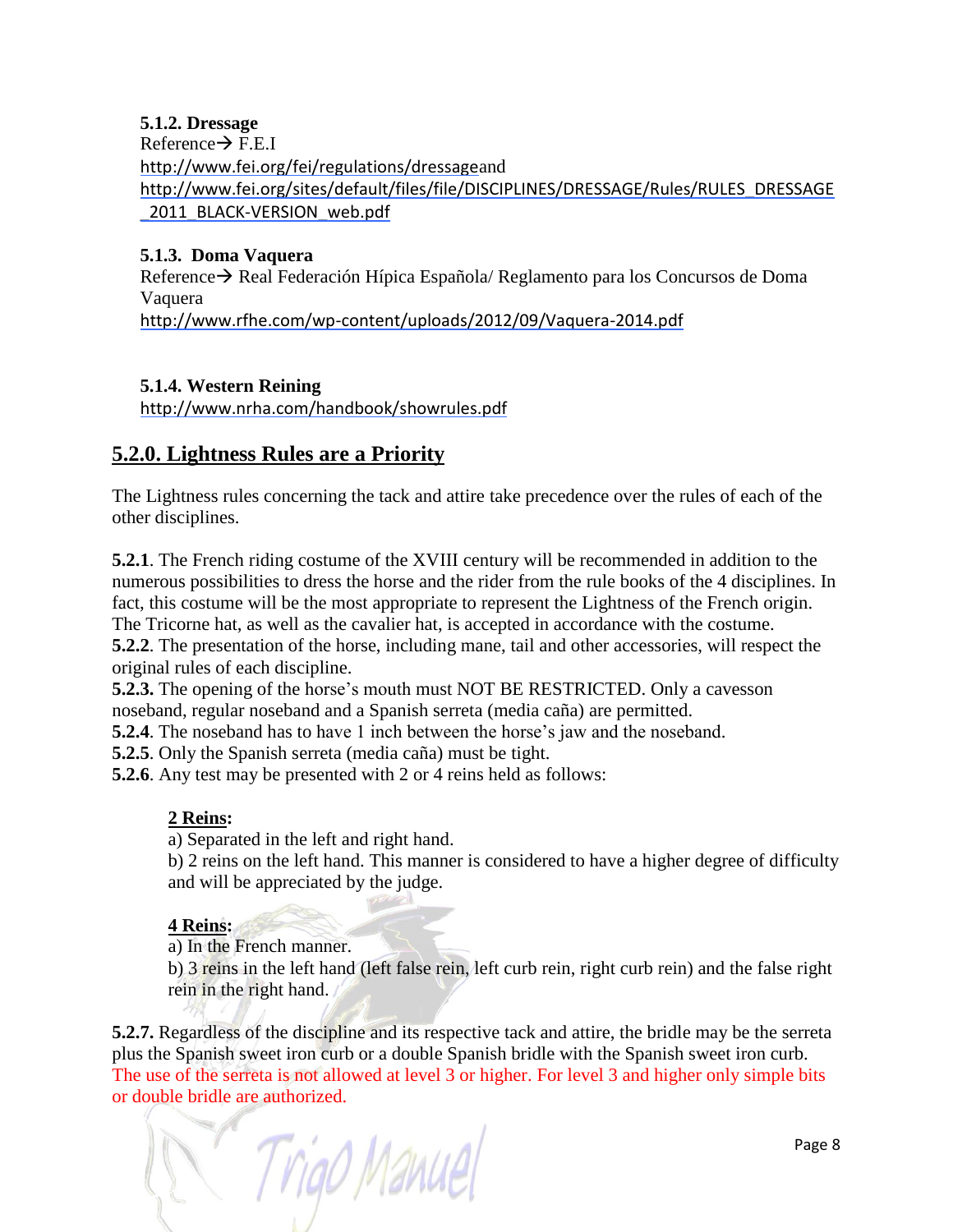# **6.0. General Rules**

The judge should not be influenced by the type of music selected for a particular test, and shall focus solely on its appropriateness and effectiveness in correlation to the choreography.

# **6.1. Causes for Disqualification**

The following shall be specific causes for disqualification:

a) Entering the arena prior to the ringing of the bell.

b) Entering the arena out of order.

c) The horse steps out of the delineated competition area.

d) Causing harm to the horse or showing a horse that exhibits illness or wounds of any sort.

e) Loss of temper by the rider, unsportsmanlike behavior.

f) Abuse of the horse while in the arena.

g) Is found to be in tack and attire which are not appropriate or not up to standards of condition.

h) Being more than one minute late when called to the arena to compete.

I) If any part of the tack or attire is changed after the turnout inspection and before performing in the test. The only exclusion will be for the helmet, which is at the discretion of the rider.

j) Any lameness shown by the horse.

k) If the horse refuses to execute a required movement within 20 seconds.

l) Getting out of course 3 times in the technical tests (with letters).

# **6.2. Tests**

a) There are two forms of Lightness which are judged: The ridden work and work "Pied-a-Terre" (long-reining and in-hand).

b) There are five levels of ridden tests. Each level has an A and B test. Test A need to be

Mastered or Mastered with Brilliance before a participant can show the test B, this for any level.

c) Level 1 test A and B are sequential (with letters) tests.

d) Level 2 test A is also a sequential test. Level 2 Test B is a freestyle test.

e) Tests from Level 3, 4 and 5 are all freestyle tests.

f) There are five levels of Pied-a-Terre, long-reining tests.

g) All the Pied-a-Terre tests are freestyle tests.

g) On each test sheet, all the exercises are spelled out.

h) Horses are considered young horses until they are **six** years old.

# **6.3. Choreography**

Marks will be given based on the utilization of the arena and creativity, taking into account the structure and progression of the routine as well as attention being given to:

-How well the space is used in making the routine flow together.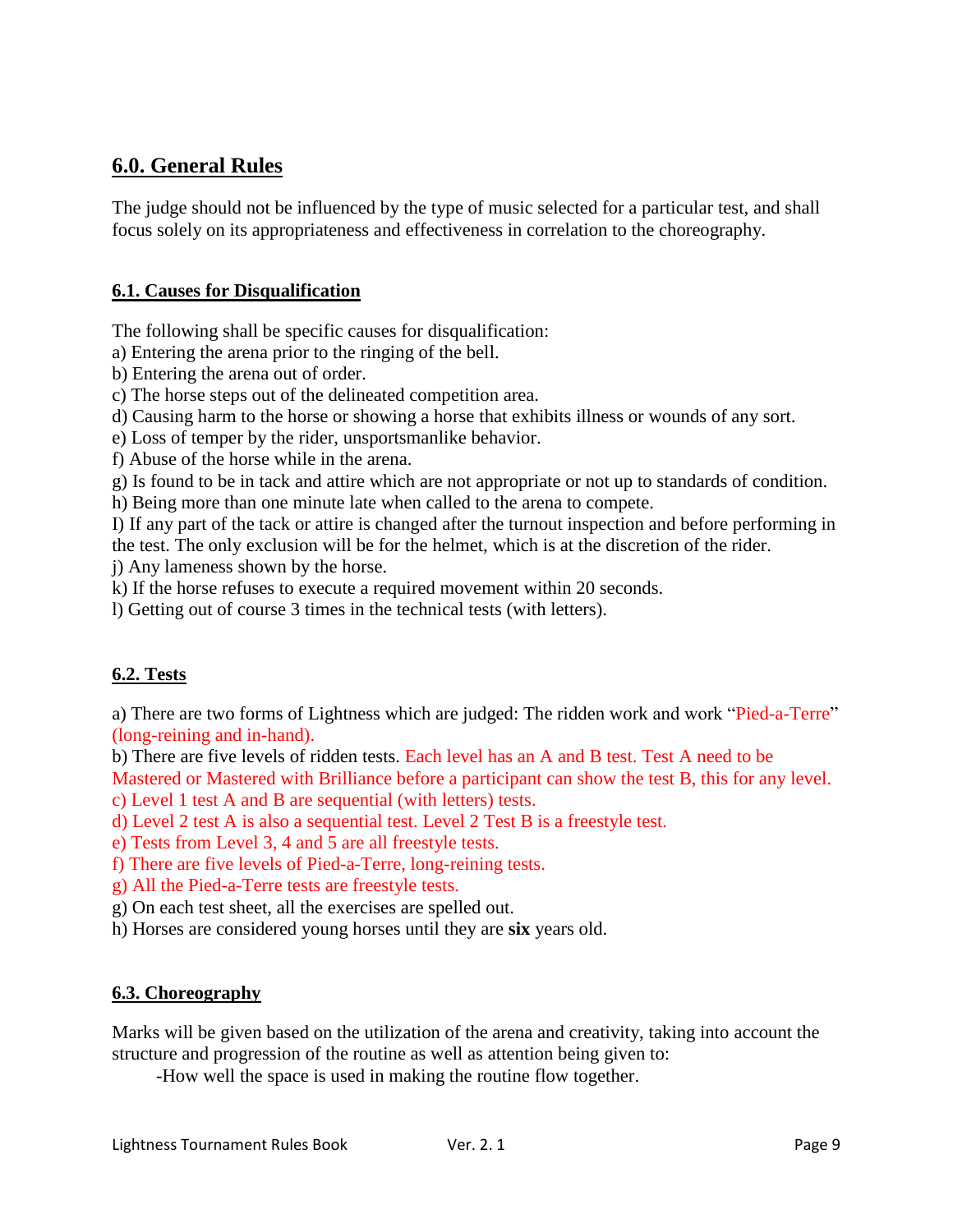-How the routine is sequenced to maximize the coordination of the type of movements with the other elements of music, etc.

-The placement and execution of the important movements within the routine.

-The effects achieved through originality of presentation.

Marks will be higher for those routines exhibiting inventiveness, balance and a construction which maximizes both artistry and demonstration of technical ability.

# **6.4. Degree of Difficulty**

The artistic marks will be based upon the virtuosity and ease of execution demonstrated by horse and rider keeping in mind the following:

-Combinations of movements which demand the greatest technical ability.

-Performing movements in a sequence which increase difficulty or demonstrate greater rider/horse skill, such as executing difficult movements with reins in one hand.

The judge will award a higher mark to a test demonstrating a maximum of difficult sequences or movements whenever they do not interfere with the overall flow and harmony of the test presentation.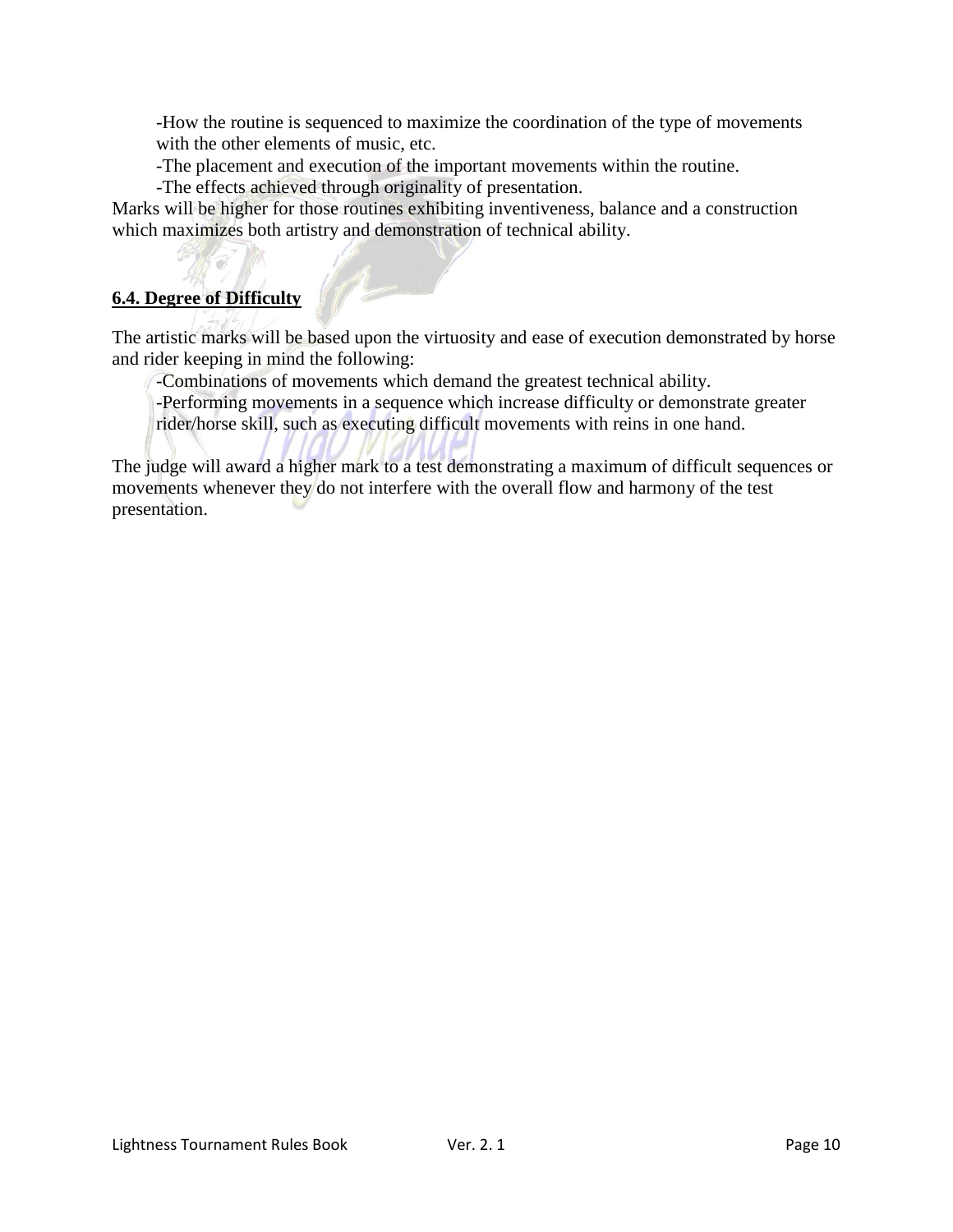# **6.5. Musical Interpretation**

For spectators, the most important element of a musical freestyle is the music, since it creates the essential difference between the freestyle and a normal test. The musical selections must suit the horse/rider combination which is a question of style, intuitive interpretation and taste. The horse's gaits and the music must be in rhythmic accord, especially at the moment of transition from one gait to another. The transitions must be in accordance with the moment in the music, not by reaching a specific point in the arena. One must have the impression that the horse and rider are **dancing to the music, interpreting it.** A free style that is based on one piece of music, as if to provide only background, will be marked down as contrary to the spirit of the format.

We emphasize the importance of: -Synchronized change of the music with changes of gait or type of movement. -Gaits that are adapted to the tempo of a piece or vice versa. -The overall harmony.

# **6.6. Changes of Direction**

During changes of direction, the horse should change the curvature of his body to reflect the new direction, remaining flexible and able to modify speed or gait easily.

For the right angle changes such as the walk in the corner, the horse will scribe a quarter circle equivalent of a circle of approximately six meters (18 feet), and likewise the six meter circle should be used for all collected movements. The medium and extended gaits shall be demonstrated in an equivalent to a 10 meters circle.

The rider will briefly straighten the horse before each change of direction. If there is a required number of strides for any given exercise, the number must be strictly respected.

# **6.7. The Required Figures**

The size of the circles will be up to the rider. Lightness requires the horse to be on the haunches and so 6, 8 and 10 meters circles will be considered of high difficulty by the judge. Circles greater than10 meters will be considered of low difficulty.

# **6.7.1. The Serpentine**

This figure is a semicircle, united by a straight line with the width of the semicircle being determined by the length of the line and prescribed in the test.

# **6.7.2. The Figure Eight**

As the name indicates, two circles touch, and when passing to the other circle, the rider shall straighten the horse for an instant before entering the new circle at the center of the figure.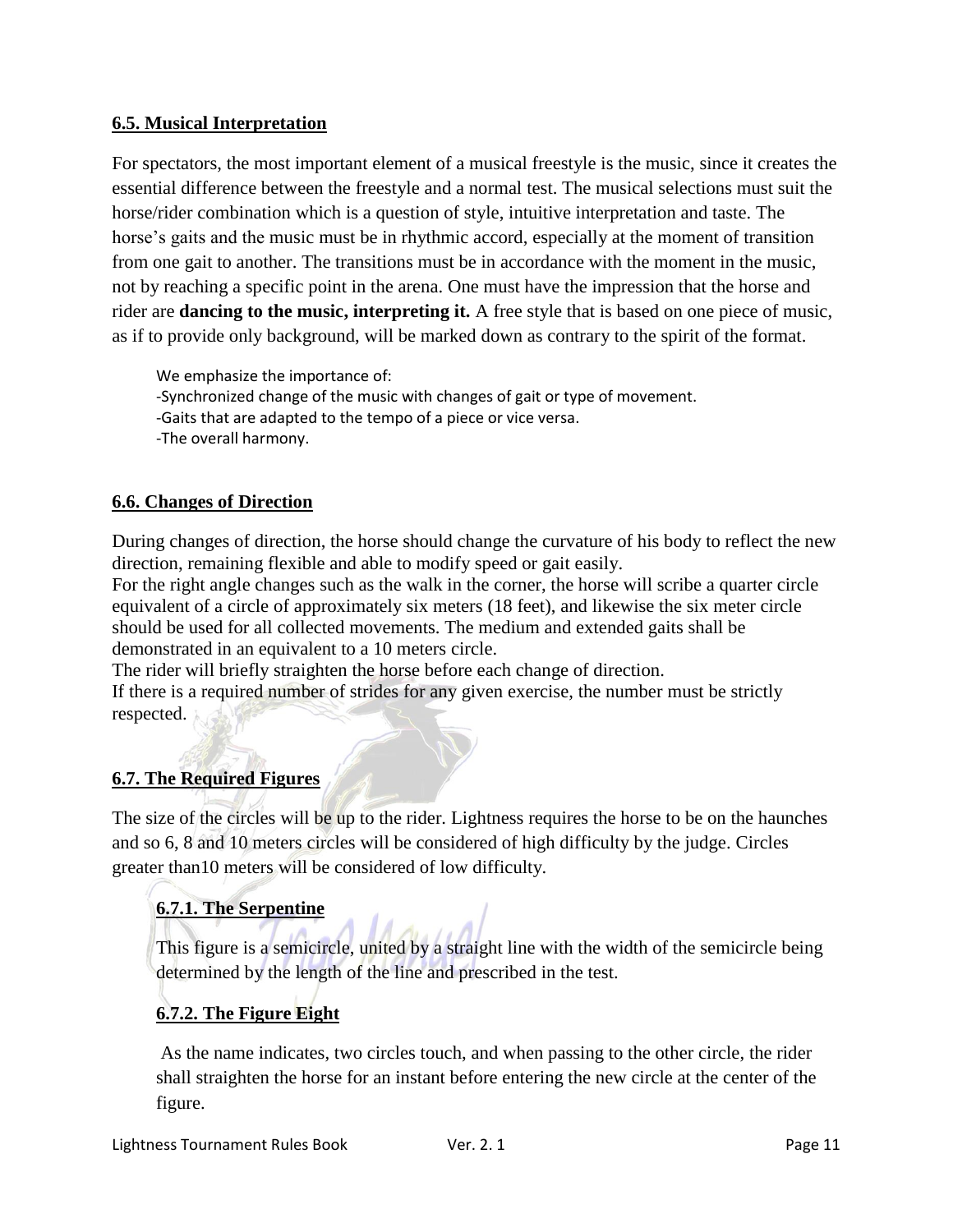# **6.7.3. Included Movement**

Shoulder-in, leg-yielding, haunches-in, haunches-out, half pass and full-pass.

All these movements should be performed in 4 real tracks on the ground with a real angle to the traveled direction from 30º to 45º. The angle to the traveled direction required for the full-pass is from 70º to 90º.

In the circles angles greater than 45º are authorized as long as the horse can still clearly cross his legs without hurting the supporting legs.

# **6.7.4. Lateral Work Includes These Objectives**

To perfect the horse's obedience to the individual aid applied. To elasticize the horse and to free up his shoulders and hindquarters to better engage with flexibility. To improve the cadence and balance at all gaits. To help the horse come through from behind and therefore aid in collection. In all movements it is understood that the inside refers to the side to which the horse is curved, while the outside is simultaneously the opposite side.

# **6.7.5. The Leg-Yielding**

It is essential that the horse remain almost straight with a very slight curving of the neck in the direction opposite the movement, the rider seeing only the edge of the eye and nostril of that side.

No matter what the lateral exercise, the horse must remain on 4 distinct tracks and always with a slightly curved body (with exception of the Leg-Yielding). Any excessive curvature of the neck or spine will inhibit movement and must be kept in mind, particularly with half-pass.

# **6.7.6. The Shoulder-in**

This is the best exercise for elasticizing the horse, regulating his gaits and achieving harmony and lightness. The horse advances with shoulders slightly to the inside track and curved off the inside leg. The angle to the traveled direction as explained earlier, must be from 30º to 45º.

# **6.7.7. The Haunches-in**

The horse looks to the wall or down the centerline and with his body from a 30º to 45º angle, proceeds down the line with the shoulders on the track and hindquarters slightly curved following on the inside track, with a direct bend (the horse bends in the direction where he is going).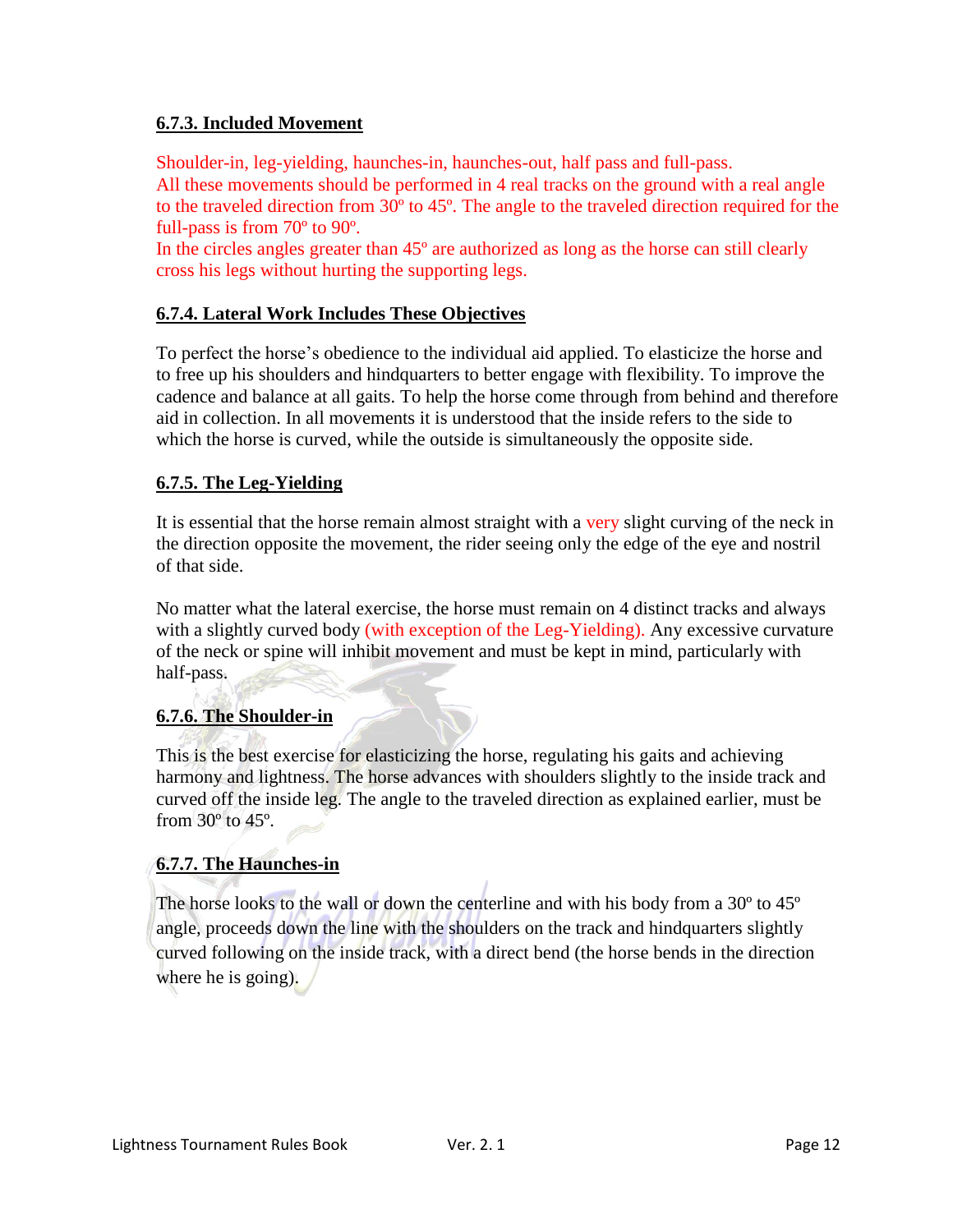#### **6.7.8. The Haunches-out**

The same, except that the horse's hindquarters follow the track with its front on the inside track and slightly ahead.

# **6.7.9. The Half-pass**

This movement requires the horse to look in the direction that it is travelling, slightly curved to the inside and moving off the outside leg. The front legs should be very slightly ahead of the back legs, keeping an even and cadenced rhythm above all, with amplitude of shoulder movement.

# **6.7.10. The Walk**

The walk should exhibit life, impulsion, regularity, looseness and spontaneity in its three variations: collect walk, Medium walk (or Castellan Walk) and extended walk. If the bridle is equipped with a mosquero, this one should be swinging in all the walks.

# **6.7.11. The Trot**

All trot work is done as sitting trot, unless specified differently in a test. The trot must be ground-covering with over-tracking and above all, regular in cadence and balanced with back and front legs showing parallel extensions. The transition to collected trot must be smooth and without resistance as the weight shifts back to the hindquarters.

#### **6.7.12. The Canter**

The judge looks for normal rhythm, Lightness and an overall harmonious picture with great engagement from behind and no stiffness in the neck or elsewhere, and the ability to maintain the same tempo. The horse must not lose straightness in any of his figures by incorrectly moving his shoulders or haunches out of line.

#### **Four distinct canters/gallops are judged:**

**Collected Canter:** Showing great Lightness in front demonstrating deep engagement behind while remaining easily maneuverable with high, arched neck and lightly on the bit.

**Working Canter:** Generally for horses not yet fully capable of collection, in-between the collected and medium canters, but presenting nice balance. Impulsion is vital in this gait with even, light and cadenced strides.

**Medium Canter:** Between training canter and hand gallop or extended canter. The rider allows the horse to be slightly ahead of the vertical and pushing into longer strides off the back end. As greater extensions of stride are asked for, the horse is allowed to slightly lower the head and neck to elongate while maintaining balance and looseness so as to easily be brought back.

Triao Manuel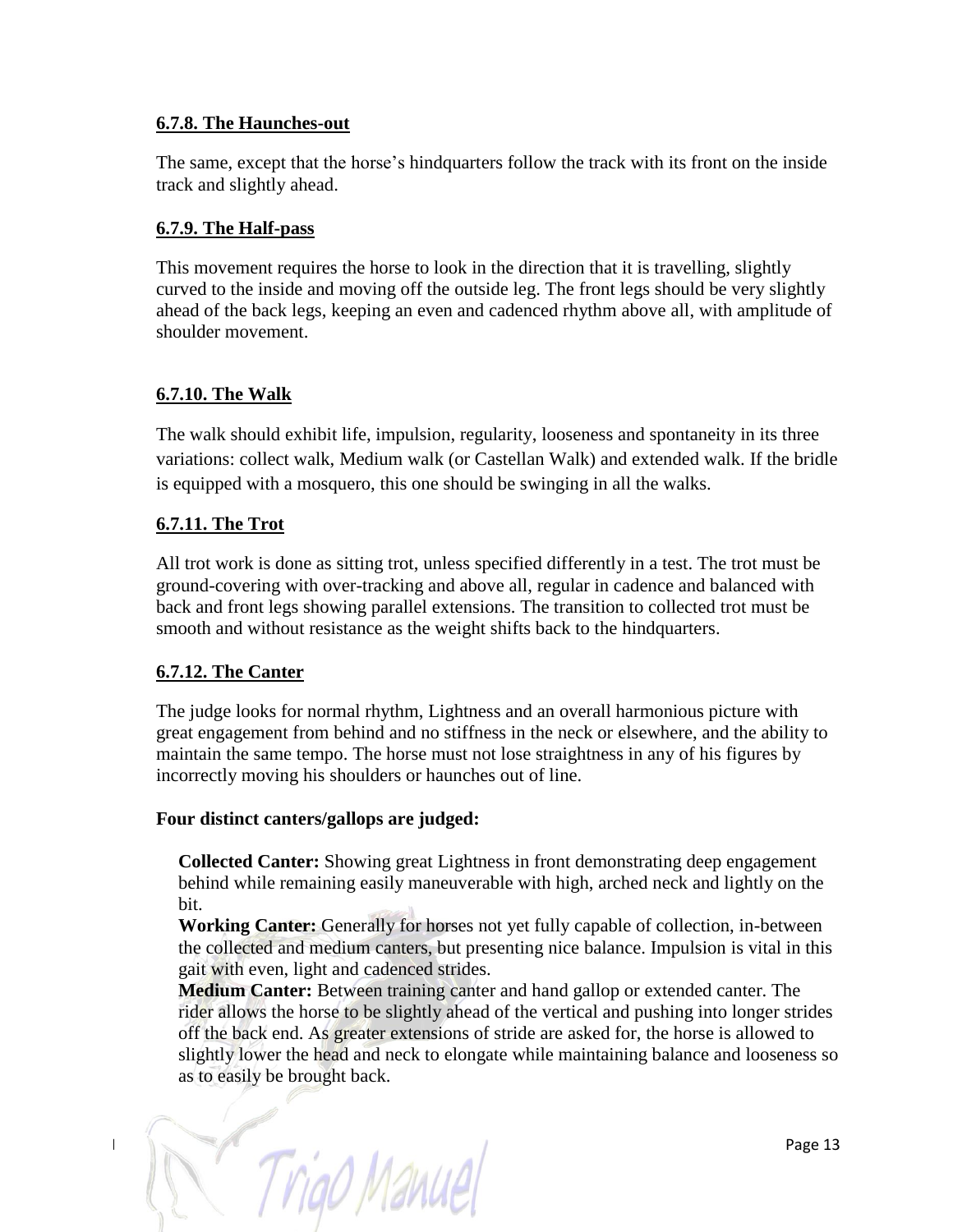**Extended Canter or Hand Gallop:** The horse covers the maximum ground but conserving the same tempo, extending the strides to the maximum without losing calm or Lightness of control. The horse will naturally be allowed to extend the neck and head without losing balance or correct contact with the hand.

# **6.7.13. The Counter-Canter**

Principally a movement teaching balance and flexibility, the counter-canter should be done with the placement of the neck to extend the line of the circle, or other figure. It is incorrect for the rider to allow the haunches to drift out of the line of the scribed circle.

# **6.7.14. Simple and Flying Changes**

The simple change is generally done by scribing a circle on one lead, then at the top of the circle at X go for three-four steps of walk and strike off on the new circle on the opposite lead. Flying changes are done in whatever series required by the test. The judge looks for a little less collection so that the horse maintains forward impulsion through the changes.

# **6.7.15. The Rein-Back**

The horse should move in a straight line or in the line of any of the figures such as the circle or figure 8, without resistance, picking up the diagonal pairs evenly and calmly. The horse will stop, then move backwards and without the slightest hesitation, be ready to spring forward. Anticipation of or precipitation of the movement is penalized as is any resistance to the hand, dragging of front or back legs or wiggling out of line behind. If a transitioning into a trot or canter there should be no other walk steps in-between.

#### **6.7.16. The Pirouette and Half-Pirouette**

These movements are two-track figures in which the horse's front end moves in a half or whole circle around the smaller diameter scribed by his hindquarters. Generally executed at walk and canter, the Pirouette to Piaffe also may be executed. Primarily, the interior hind leg stays in place lifting in time to the gait but essentially stationary while the other legs are carrying the movement. The horse is slightly curved in the direction of movement in light contact turning with ease and without rushing conserving the tempo, regularity of stride and while keeping the poll as his highest point. In canter pirouettes the rider accentuates the collection, asking for maximum hindquarter flexing, and keeping in mind that the strides both before and after the pirouette are also part of the figure.

# **6.7.17. The Passage**

A brilliant collected movement with maximum elevation of the trot in prolonged suspension. The engagement of the hocks in a powerful lifting motion will propel a more elevated front leg in each moment of the slowed cadence. The toes of the hind leg should reach the height of the middle of the front cannon bone if correct engagement is attained. The horse should be able to pass into Passage to Piaffe and back to Passage without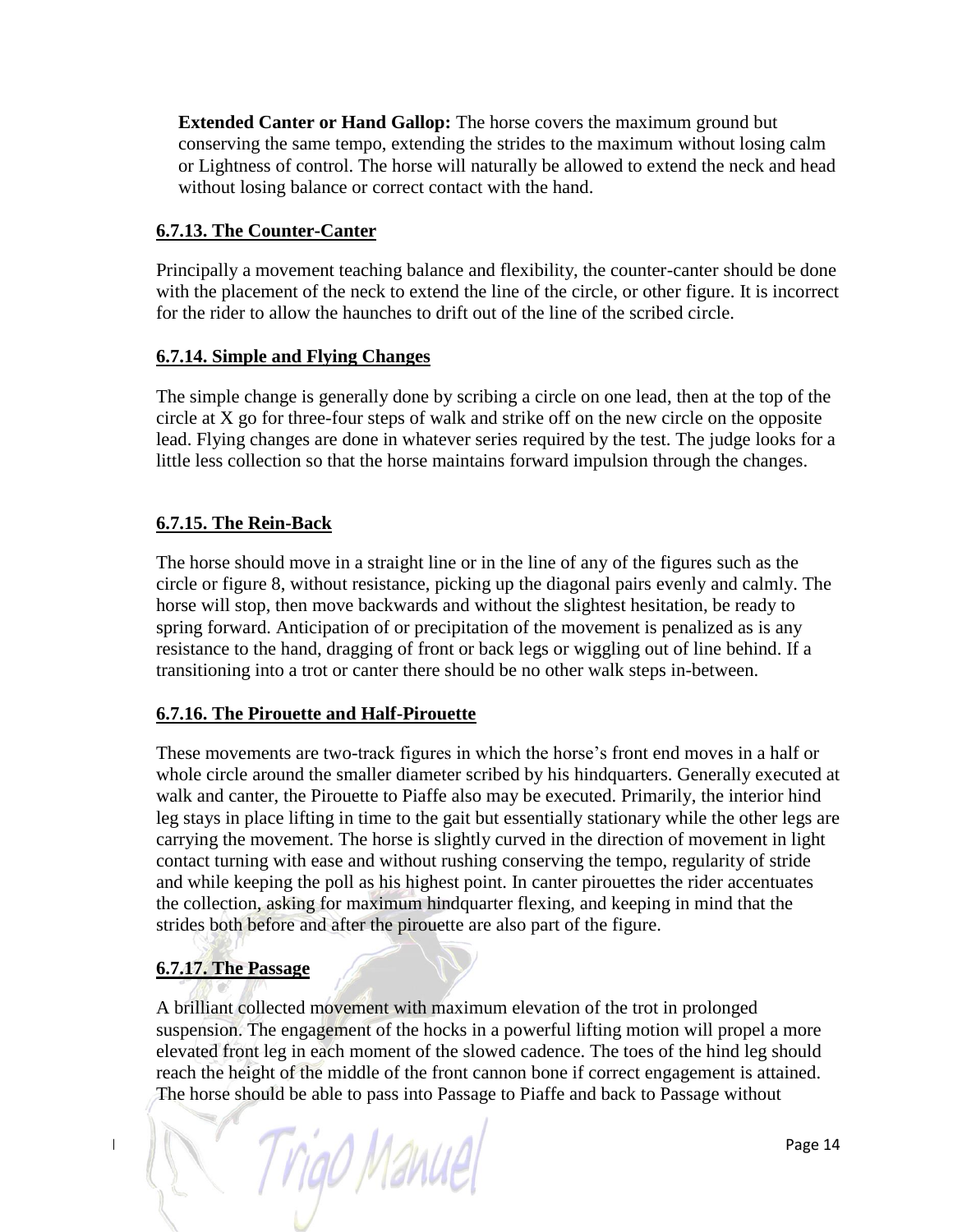hesitation or apparent effort and without altering rhythm. Any irregularities shown by one pair of legs or the other or any "lateral dancing" of either front or back legs is a grave fault. There should be a clear difference between Passage and Collected Trot.

# **6.7.18. The Piaffe**

The classic trotting in place of the Piaffe requires a soft, flexible back with a clear lowering of the croup as it engages underneath the horse, freeing the front legs to lift and suspend for a moment. The pastern of front legs should elevate to approximately the level of the knee of the front leg in support, the fore-arm being horizontally, while the toes of the back legs lift to approximately to the middle of the cannon bone of the hind leg in support. The fore-leg in support (on the ground) must be at the vertical. If this one is behind the vertical, this shows that the balance of the horse in the Piaffe should still be perfected and is on the forehand. The head must be near the vertical and held lightly, the neck high and arched. The horse moves up and down in a harmonious, cadenced manner. This movement must not be labored but energetic and full of forward intention. It is allowed for the horse to move forward a hoof print each stride and the horse should move immediately off into another gait when asked. The slightest movement backwards, irregular, crossed or lateral dancing strides will all be penalized, as will tension or a lack of suspension.

# **6.8. Airs Above the Ground**

Introduction:

These Airs above the Ground are defined by the presence of two front or back feet off the ground at once or by all four feet leaving the ground at once. The principal Airs are:

# **6.8.1. The Terre-a-Terre**

The Terre-a-Terre is defined as a canter in place where the horse goes up and marks the first beat with the front legs then immediately marks the second beat with the hind leg marking the "lead" more forward than the other, so that one, can see which lead he is on. The Terre-a-Terre is a showy movement and must be done in two tracks.

#### **6.8.2. The Classical Pesade**

The Classical Pesade is a lifting of the front end up to a 30º degree angle above the hindquarters. This is a more difficult movement to hold than the Levade as the horse must remain motionless and lifted in front at a 30º degree angle with tucked legs.

# **6.8.3. The REAAE Levade**

The Real Escuela Andaluza de Arte Ecuestre Levade is a lifting of the front end up to a 45º angle above the hindquarters with the more motionless and quiet the front end, the better.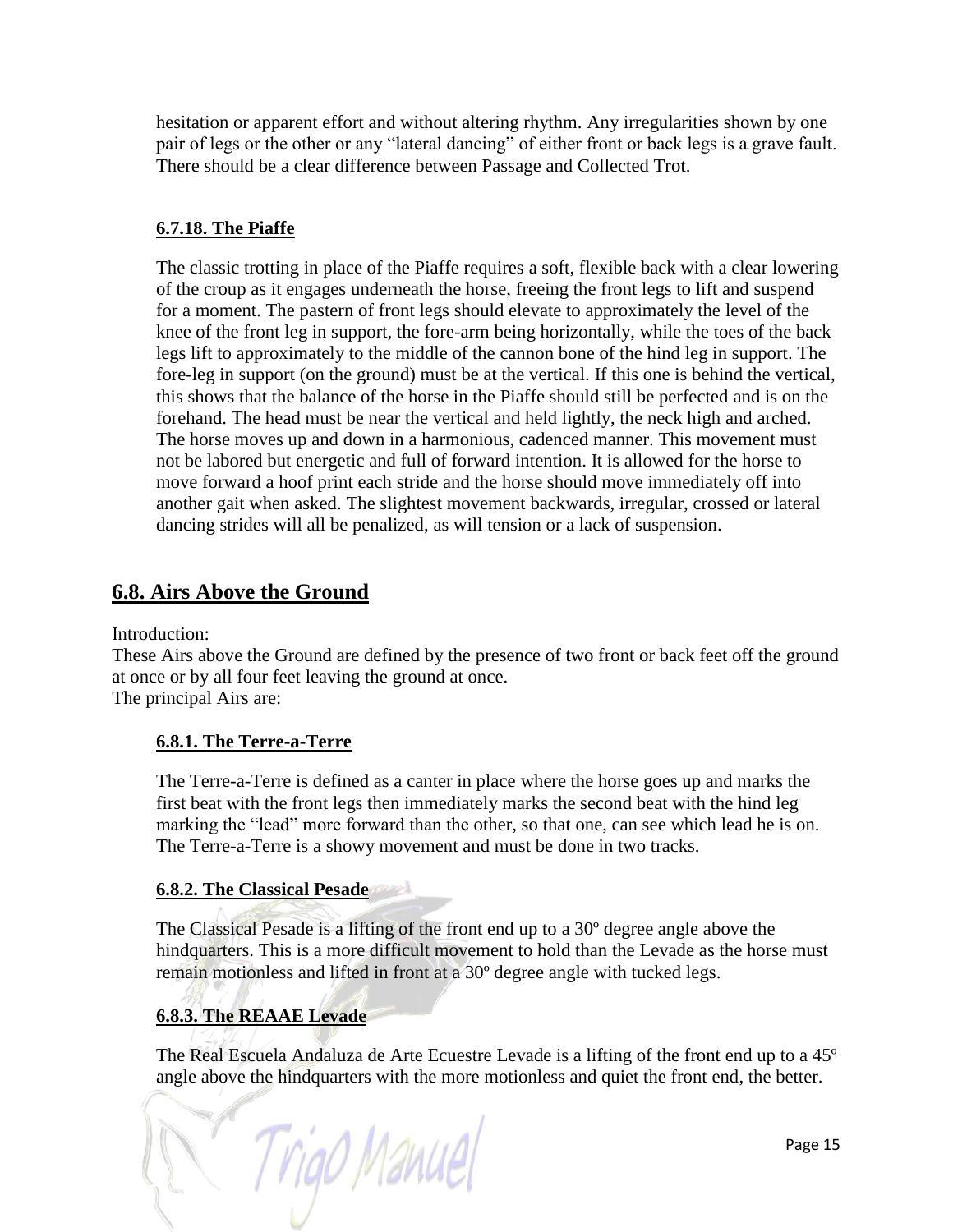# **6.8.4. The Mezair**

The Mezair is similar to the Terre-a-Terre, with the particularity of being a little bit higher than the Terre-a-Terre, and the horse performs this air by keeping his whole body straight and not in two-tracks as in the case of Terre-a-Terre.

# **6.8.5. The Modern Courbette**

In the Modern Courbette, the horse rises into a rearing posture and hops at least two times forward off his back legs.

# **6.8.6. The Cadre Noir Croupade**

The horse elevates the croup very high and kicks energetically with both hind legs.

# **6.8.7. The Cabriole**

Classical by definition, the Cabriole exhibits the most spectacular degree of submission, collection and obedience. This is the ultimate expression of the Airs Above the Ground and the Saut d'Ecole at the highest level, the most perfect and the most difficult. The horse jumps very high and when reaching the maximum height of the trajectory, the horse kicks energetically with both hind-legs, still keeping a horizontal aspect, before landing in lightness.

# **6.8.8. Le Pas et Saut**

Here, the horse gathers momentum from the Terre-a-Terre movement then jumps into a Courbette from which he then pushes himself in to a Cabriole.

# **6.9. Movements and Adornment**

# **6.9.1. The Spanish Walk**

The front legs of the horse are each in turn lifted and extended to the maximum in a slow cadenced walk. The front foot should strike the ground from the extended leg without curling back under so as to impede forward impulsion.

# **6.9.2. The Jambette**

One front leg is lifted and extended into the air and suspended there without forward movement. Once the horse can maintain either leg in the extended position then one proceeds to forward movement into Spanish Walk.

IUU MOND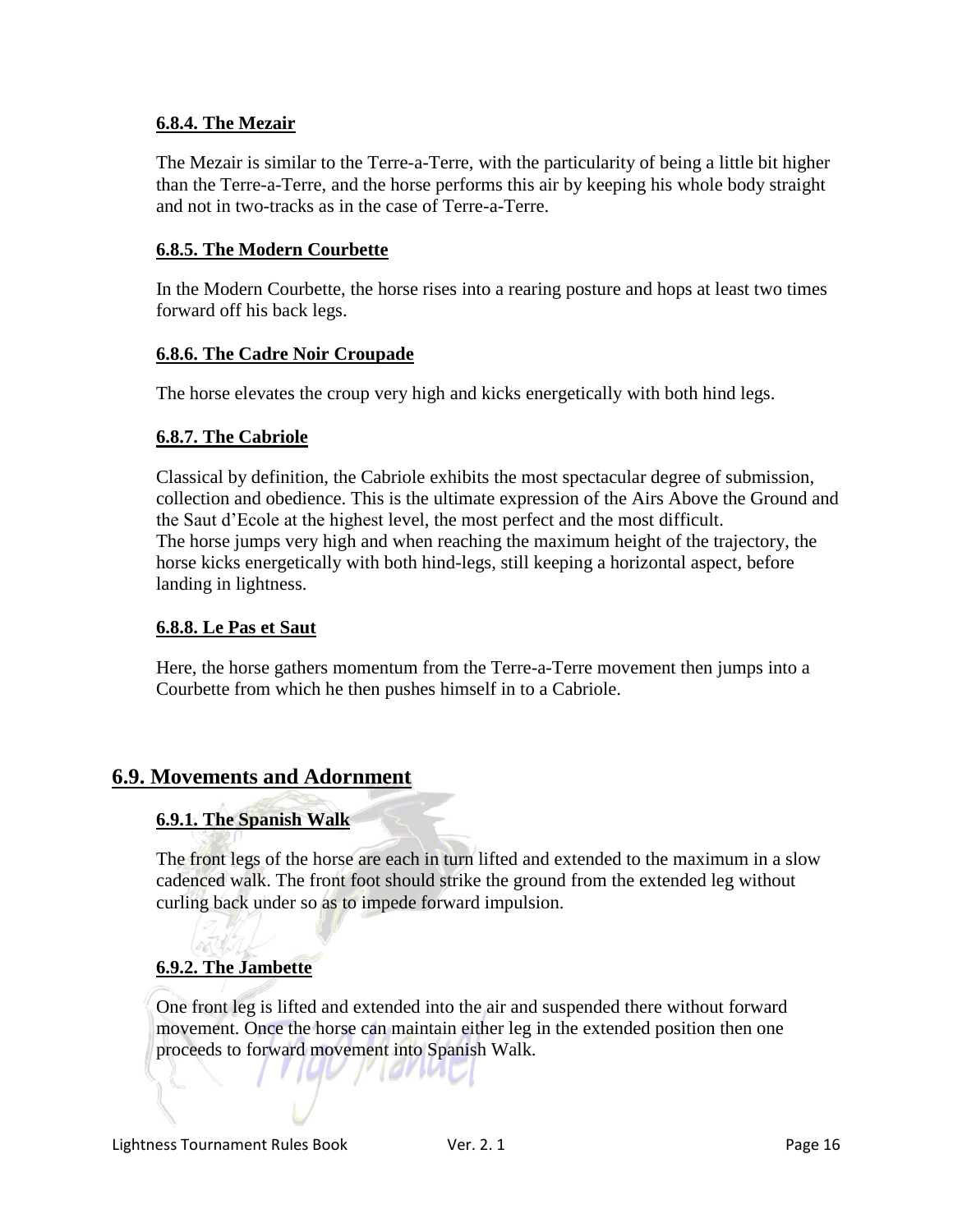# **6.9.3. The Three Legs Pirouette**

So called, because the horse lifts one front leg into a "Jambette", and then uses the other front leg as a stationary pivot while moving the hind legs in a circle around that point. The horse should not put down his lifted leg during the half or full Pirouette.

# **6.10. Submission and Impulsion**

**1.** Submission does not signify blind obedience but rather an obedience demonstrated by attention given to the rider's requests, the good will and confidence demonstrated by the horse, and the facility with which the horse performs all the different movements without upset or resistance to the bit or the aids, maintaining light contact and going neither behind nor in front of the bit.

**2.** If the horse sticks out his tongue, tries to put it over the bit, grinds his teeth or wrings his tail, those are generally signs of nervousness and resistance. The Judge will keep this type of behavior in mind when scoring this section.

**3.** Impulsion is the term employed to describe the will and intention of the horse to go. Impulsion is in the mind of the horse and can be appreciated by observing the transmission of the propulsion from the hindquarters, which should be active but controlled and stemming from animation and energy of the hocks. Impulsion does not translate into speed which only flattens the gaits, but instead reflect the flexibility and continuous action of the hindquarters going forward then rising up in a moment of suspension.

# **6.11. More on the Aids and Position of the Rider**

All of the airs should be obtained without evidence of the aids used by the rider. The rider should remain centered, balanced and in a classical position without touching the horse. A Classical position is required with low hands elbows near the body, free upper body, and imperceptible aids as much as possible.

The seat is all important and only a rider who has control of his lower back and abdominal muscles can instantly communicate by relaxation or resistance.

On all tests the reins shall be held the way described in section 5.2.6. The use of the voice is strictly prohibited which includes any clucking or other sounds and will result in two points off any movement where utilized.

# **6.12. Transitions**

The judge will look for transitions between gaits and speed that are rapid but done with ease and without abruptness. The current rhythm should be maintained until the moment the change is asked for with the horse remaining responsive, light, calm and in a correct frame. Half-halts should be imperceptible, having as an object to alert the horse to an upcoming change, either up